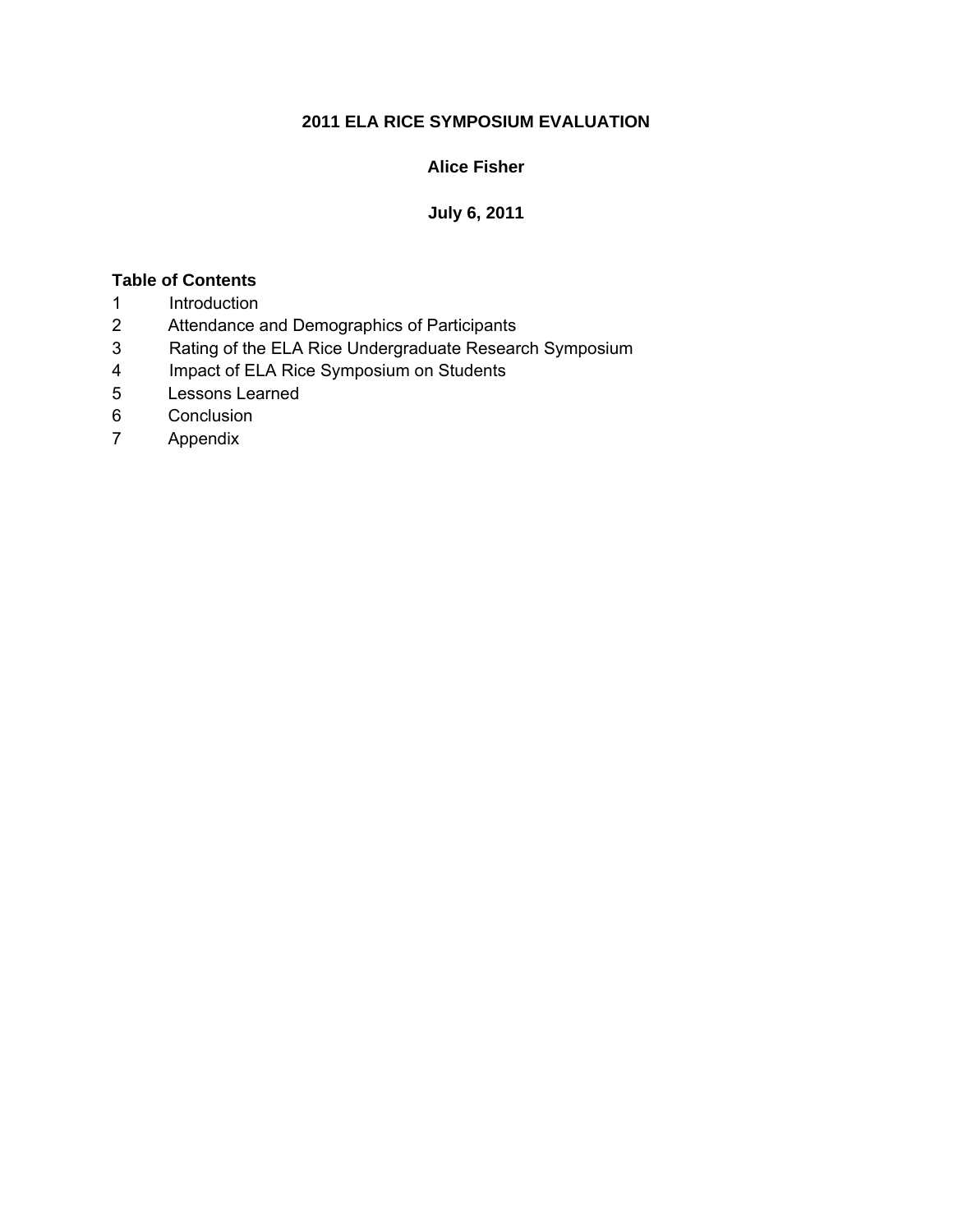### 1 Introduction

The mission of Empowering Leadership Alliance @ Rice University is to support a diverse community of STEM (science, technology, engineering, mathematics) scholars at Rice, and encourage students to become academic leaders in their respective fields. ELA Rice organized the first ELA Rice Undergraduate Research Symposium held on January 22, 2011. The goal of the day-long meeting was to bring together a diverse group of undergraduate and graduate students, faculty and professionals with STEM backgrounds to:

- Ensure that undergraduates, especially underrepresented minority students, learn about and receive encouragement, knowledge, and advice about research early in their college studies.
- Allow students to connect with faculty, industry professionals, and peers to help create a supportive community beyond the symposium.
- Inspire undergraduates to pursue research over the summer, and eventually in graduate school and beyond.

To accomplish these goals, the symposium consisted of faculty talks (Richard Tapia, Jane Grande-Allen, Randall Hulet, and Enrique Barrera); a panel discussion of industry research professionals (John Rodriguez, Texas Instruments; Amanda Mosola; Exxon Mobil; and Ricardo Vargas, Shell); a poster session of graduate students' research, and a presentation on undergraduate research opportunities.

This evaluation is based on responses to an online survey conducted with students who participated in the research symposium. The two part survey can be viewed at <http://bitly.com/glkeG5>and [http://bitly.com/ebWXpT.](http://bitly.com/ebWXpT) Part A of the survey consisted of 26 multiple choice questions. Part B contained three open-response prompts. All 75 undergraduate participants completed the evaluation surveys. The surveys reveal that the symposium succeeded in fulfilling its goals in that 73% of the student participants were freshmen or sophomores; and 97% of all the undergrad participants strongly agreed or agreed that as a result of attending the research symposium, s/he is interested in learning more about doing research. Excellence in diversity was evident in regards to both race/ethnicity (36% African American/Black, 32% Hispanic, 17% Caucasian, 11% Asian, and 4% Asian Indian) and gender (66% female, 34% male). The italicized quotes below and throughout this report are taken from Part B of the student survey.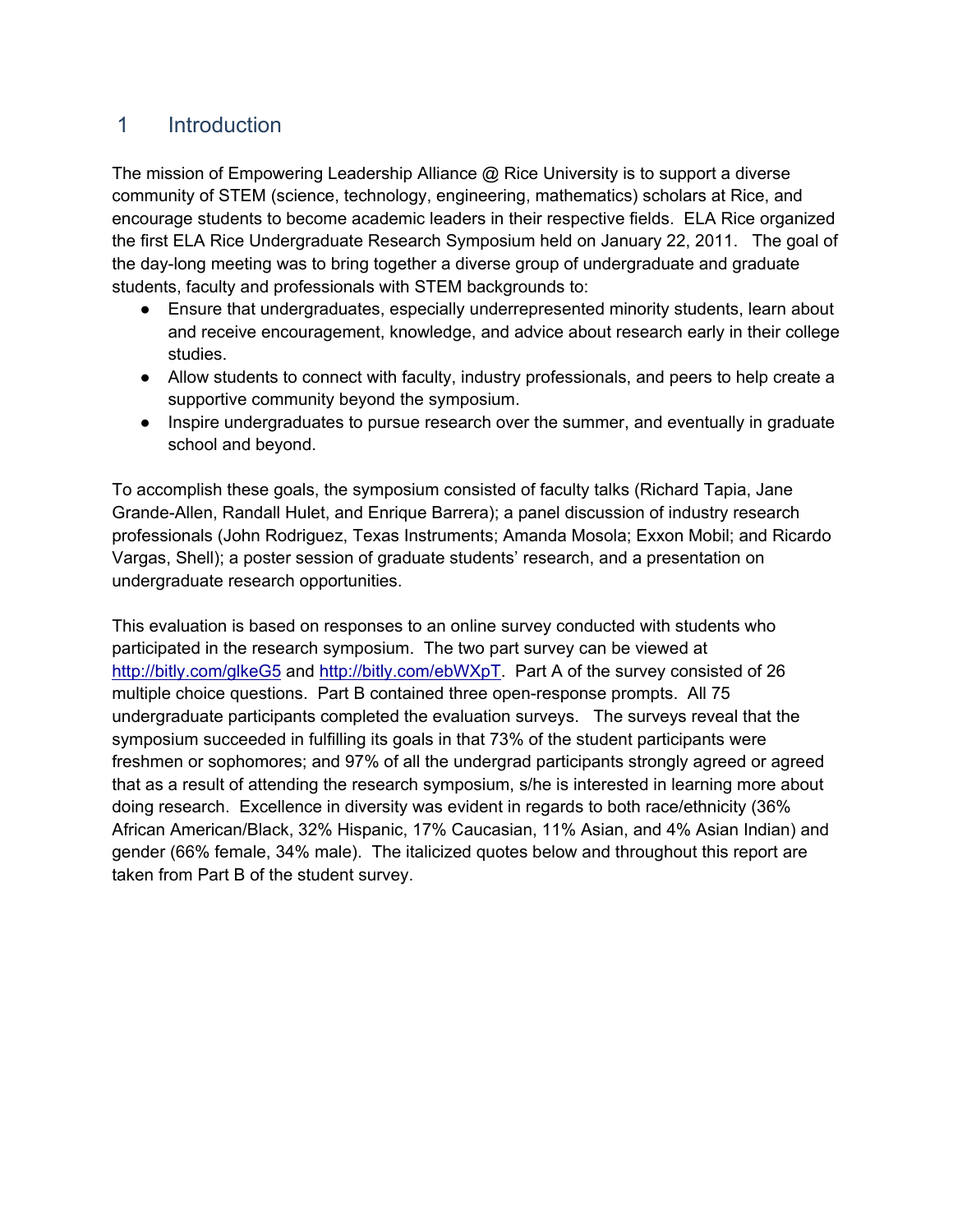### 2 Attendance and Demographics of Participants

Seventy five Rice undergraduate participants attended the symposium, all of whom responded to the survey. Sixteen graduate students (14 out of 16 are in the Alliance of Graduate Education and the Professoriate or AGEP program) participated in the poster session and shared their research with the undergraduates. The departments represented by the graduate students were: Electrical and Computer Engineering, Mathematics, Chemistry, Mechanical Engineering and Materials Science, Computational and Applied Mathematics, Ecology and Evolutionary Biology, Statistics, and Bioengineering.

| Year in school | <b>Number</b> | <b>Percent</b> |
|----------------|---------------|----------------|
| Freshman       | 37            | 49%            |
| Sophomore      | 18            | 24%            |
| Junior         | 9             | 12%            |
| Senior         | 12            | 16%            |
| Fifth year     | 0             | 0%             |
| Other          | 0             | 0%             |

The tables below represent the demographics of the undergraduate participants.

| Gender | <b>Number</b> | <b>Percent</b> |  |
|--------|---------------|----------------|--|
| Male   | 26            | 34%            |  |
| Female | 50            | 66%            |  |

| <b>Ethnicity</b> | <b>Number</b> | <b>Percent</b> |
|------------------|---------------|----------------|
| <b>Black</b>     | 27            | 36%            |
| Hispanic         | 24            | 32%            |
| White            | 13            | 17%            |
| Asian            | 8             | 11%            |
| Asian Indian     | 3             | 4%             |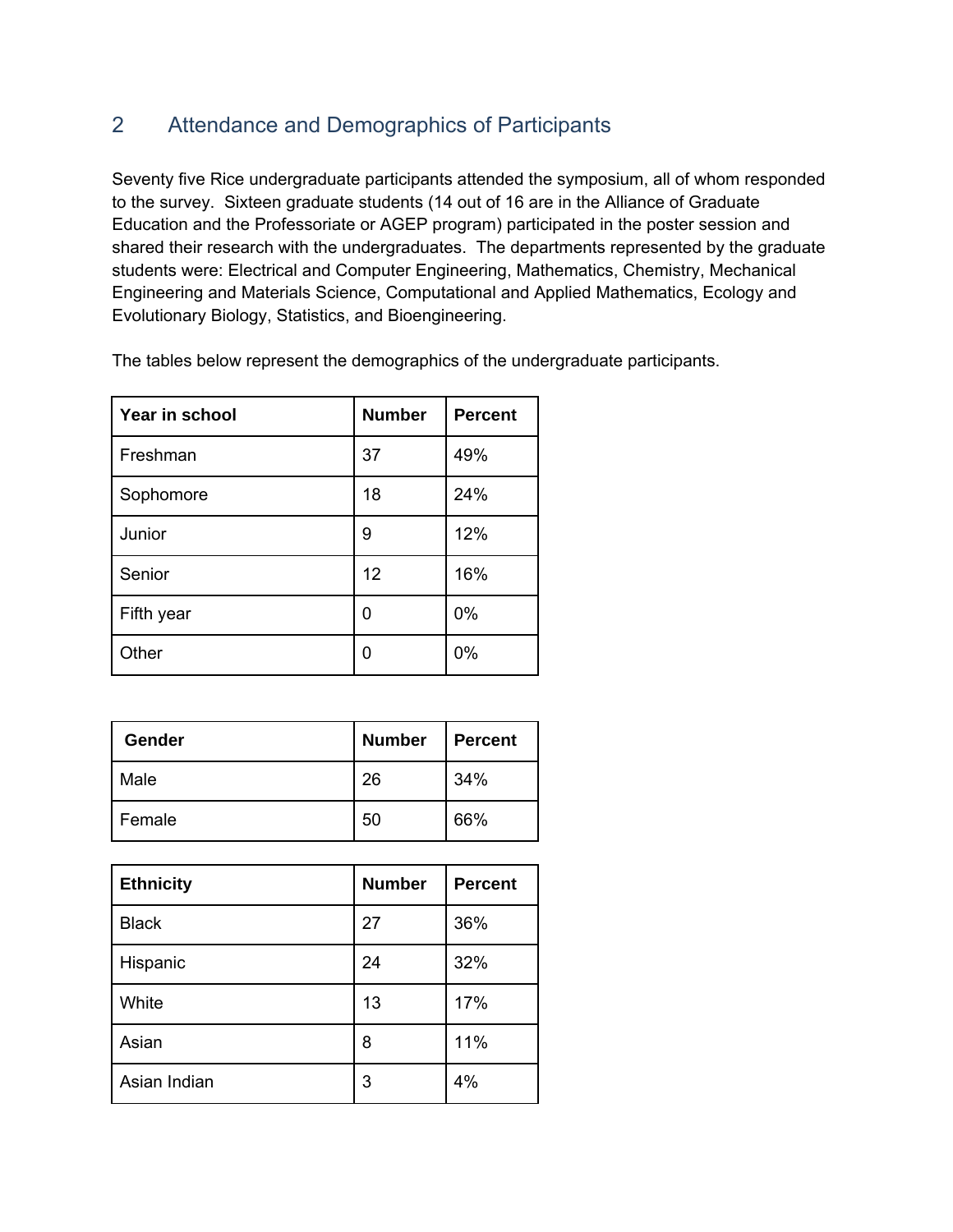## 3 Rating the ELA Rice Undergraduate Research Symposium

Several of the survey questions asked students to rate the overall symposium and the individual activities of the day-long meeting. 98% responded as very satisfied or satisfied with the research symposium.

| <b>Student response</b> | <b>Number</b> | <b>Percent</b> |
|-------------------------|---------------|----------------|
| Very satisfied          | 43            | 57%            |
| Satisfied               | 31            | 41%            |
| Unsatisfied             |               | $1\%$          |
| Very unsatisfied        | 0             | 0%             |
| Don't know              |               | 1%             |

**Overall, how satisfied were you with the research symposium?** 

97% of the students are very likely or likely to attend another ELA Rice event, and 98% are very likely or likely to recommend attending an ELA Rice event to another student. Thus, extending and sustaining this diverse community beyond the symposium seems very likely with the continued student participation in future ELA activities.

| <b>Based on your</b><br>experience of the<br>research<br>symposium, HOW<br><b>LIKELY ARE YOU</b><br><b>TO</b> | <b>Very</b><br>likely | <b>Likely</b> | <b>Slightly</b><br>likely | Not at all<br>likely | Don't<br>know |
|---------------------------------------------------------------------------------------------------------------|-----------------------|---------------|---------------------------|----------------------|---------------|
| Attend another ELA<br>Rice event?                                                                             | 58%                   | 39%           | 3%                        | $0\%$                | 0%            |
| Recommend attending<br>an ELA Rice event to<br>another student?                                               | 57%                   | 41%           | 1%                        | $0\%$                | 1%            |

Participants rated both the faculty research talks by Dr. Grande-Allen, Dr. Hulet, and Dr. Barrera, and the industry research panel discussion as most valuable out of all the events.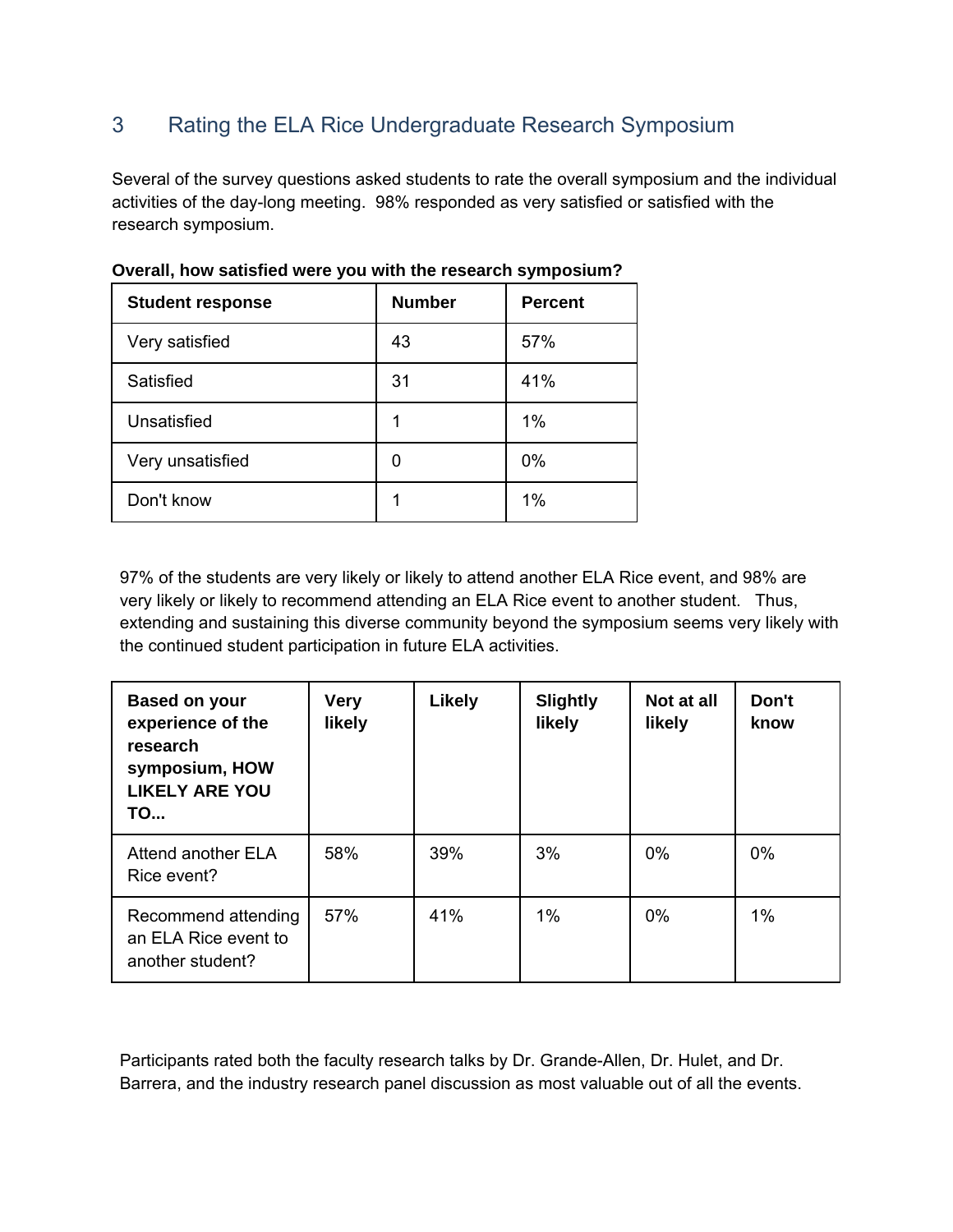The networking conversations with faculty, industry researchers and other students were also rated highly among students. The following are two striking student comments relative to these.

*"The industry panel helped me explore a career option that I never really considered before. I always thought individuals with Ph.D.s had limited choices in the fields they could work in. Now I know that Ph.D.s are highly desirable in various disciplines (even those different from their Ph.D. focus). Their enthusiasm for research made me reevaluate my notion of industry research."* 

*"Dr. Barrera's presentation on his own experience was genuine and very insightful. He gave very good advice on how to approach obstacles and preconceived notions of one's own abilities. It made me recognize the potential that I have to succeed in graduate school. In addition, his clear approach to research methodologies and keen insight into research groups will help me develop into a better researcher."* 

| <b>Event</b>                                                                           | <b>Very</b><br>valuable<br>$= 4$ | <b>Valuable</b><br>$= 3$ | <b>Slightly</b><br>valuable<br>$= 2$ | <b>Not</b><br>valuable<br>at all $= 1$ | Weighted<br><b>Scale</b> |
|----------------------------------------------------------------------------------------|----------------------------------|--------------------------|--------------------------------------|----------------------------------------|--------------------------|
| Faculty researcher<br>presentations                                                    | 41%                              | 46%                      | 12%                                  | $1\%$                                  | 3.27                     |
| Industry researchers panel<br>discussion                                               | 47%                              | 37%                      | 14%                                  | $0\%$                                  | 3.27                     |
| Informal conversations with<br>faculty, graduate students,<br>and industry researchers | 37%                              | 47%                      | 12%                                  | $0\%$                                  | 3.13                     |
| Presentation on<br>underrepresentation                                                 | 41%                              | 30%                      | 24%                                  | 4%                                     | 3.06                     |
| Posters presentations by<br>graduate students                                          | 32%                              | 41%                      | 20%                                  | 5%                                     | 2.57                     |
| The magic show                                                                         | 8%                               | 39%                      | 32%                                  | 20%                                    | 2.33                     |

The table below ranks the meeting events using weighted average scores on a 4-3-2-1 scale.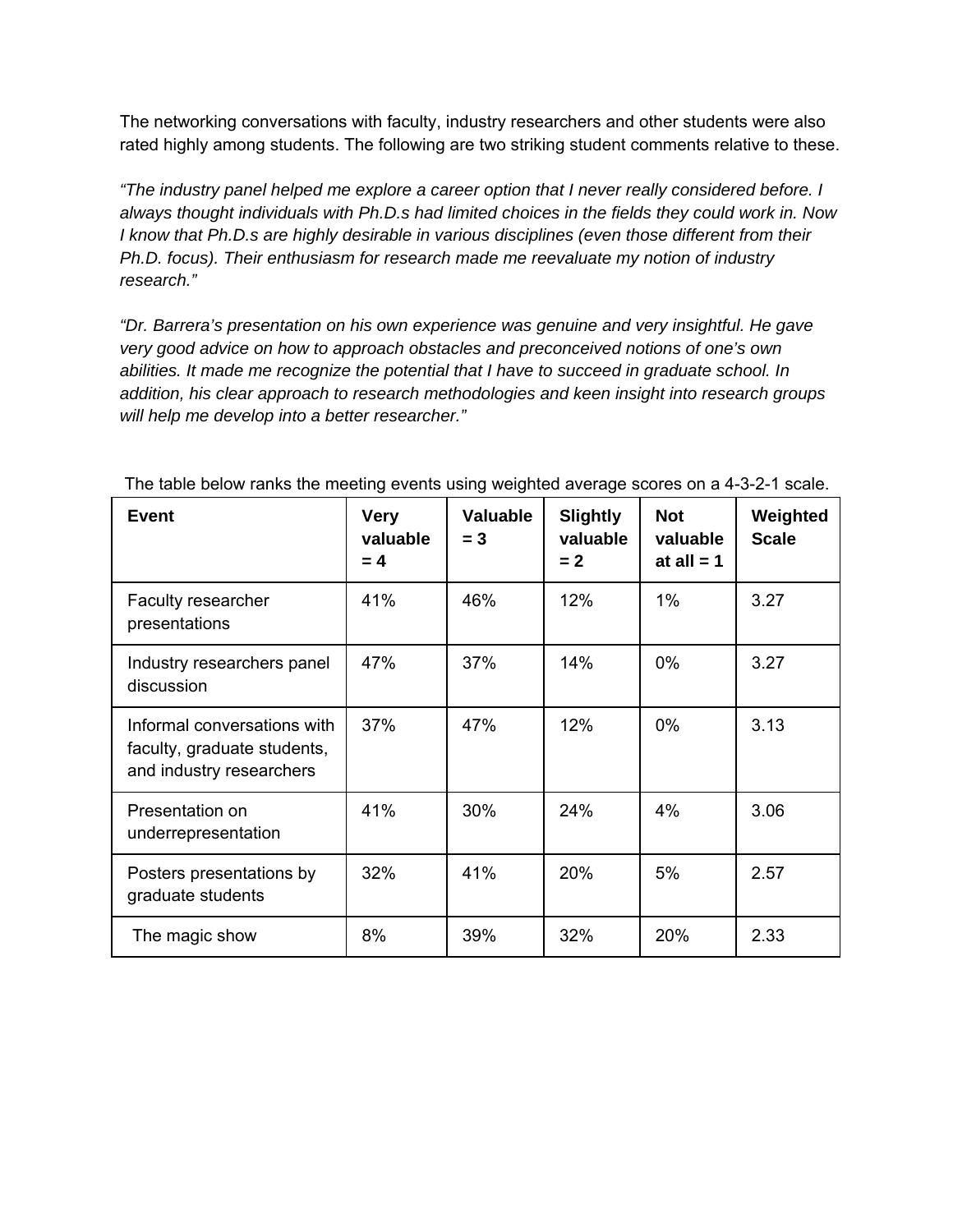### 4 Impact of ELA Rice Symposium on Students

Students evaluated several statements about the impact of the research symposium. 97% strongly agree or agree that they are more interested in learning about doing research as a result of attending the symposium, and 91% strongly agree or agree that the symposium helped them to gain ideas about research, thus fulfilling ELA Rice's goals stated in the introduction.

| As a result of attending<br>the research<br>symposium         | <b>Strongly</b><br>agree | Agree | <b>Disagree</b> | <b>Strongly</b><br>disagree | Don't<br>know |
|---------------------------------------------------------------|--------------------------|-------|-----------------|-----------------------------|---------------|
| I am more excited about<br>my major.                          | 38%                      | 42%   | 5%              | 1%                          | 13%           |
| I feel more connected to<br>a supportive campus<br>community. | 47%                      | 45%   | 3%              | 0%                          | 5%            |
| I know my peers better.                                       | 22%                      | 57%   | 13%             | 0%                          | 8%            |
| I am interested in<br>learning more about<br>doing research.  | 36%                      | 61%   | 1%              | 0%                          | 3%            |

One of the undergraduates wrote about the encouragement she received from a faculty presenter. *"I did enjoy the research symposium, and I really felt more confidence coming out that I should keep on pursuing what I am doing now, even if I face struggles…*[Dr. Grande-Allen] *told me to keep pursuing Electrical Engineering because they need more women in that field."* 

| The research<br>symposium has<br>helped me to | <b>Strongly</b><br>agree | Agree | <b>Disagree</b> | <b>Strongly</b><br>disagree | Don't<br>know |
|-----------------------------------------------|--------------------------|-------|-----------------|-----------------------------|---------------|
| Develop confidence<br>about doing research.   | 26%                      | 58%   | 9%              | 0%                          | 7%            |
| Gain ideas about doing<br>research.           | 25%                      | 66%   | 3%              | 0%                          | 7%            |
| Gain ideas about<br>faculty careers.          | 33%                      | 51%   | 7%              | 0%                          | 9%            |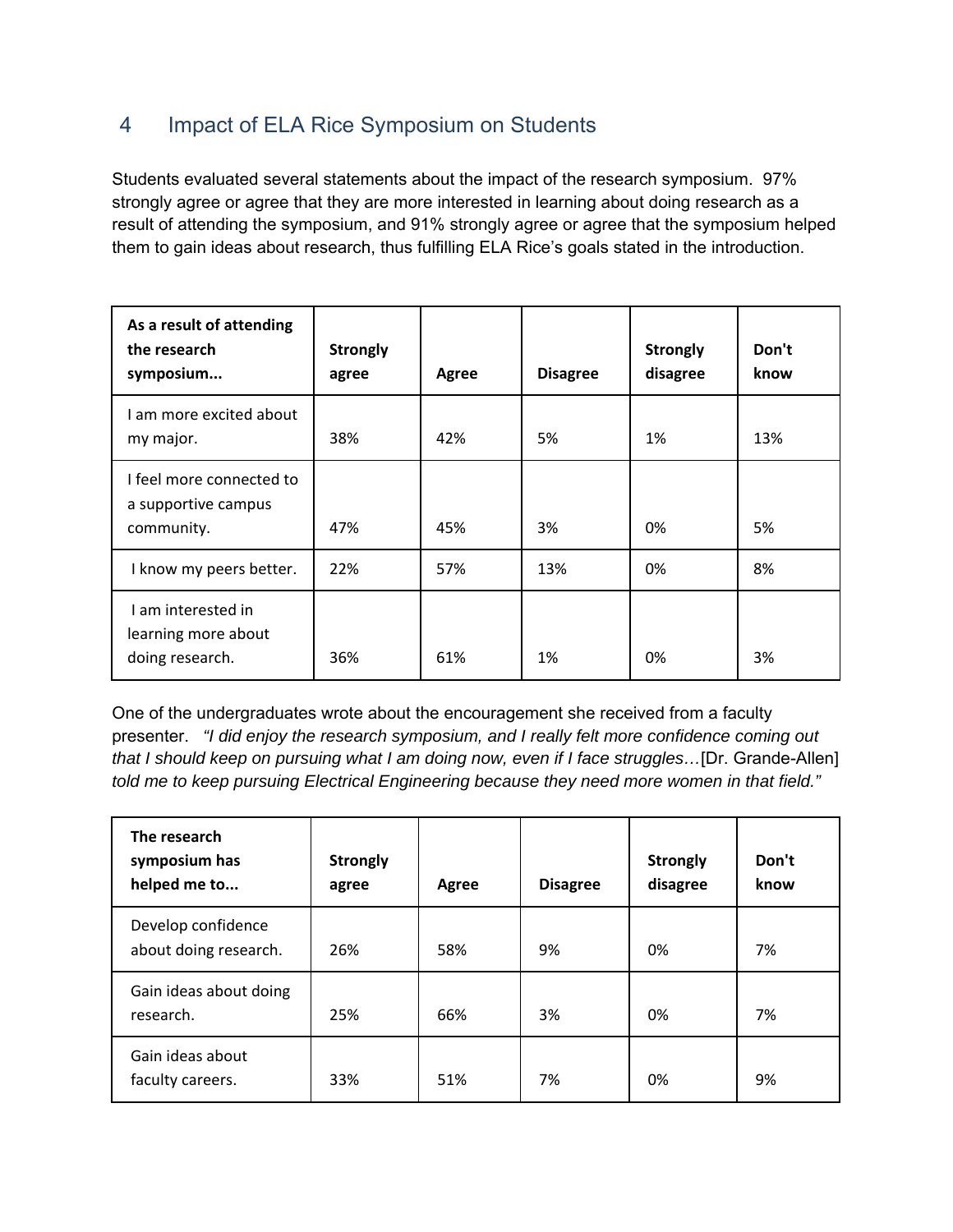| Gain ideas about  |     |     |    |    |    |
|-------------------|-----|-----|----|----|----|
| industry careers. | 34% | 54% | 4% | 0% | 8% |

As research experiences for undergraduates (REUs) have been shown to positively influence students' interest in pursuing research as a career, it is encouraging that 74% expressed that participation in this symposium greatly increased or increased their interest in applying to summer research programs and that 73% stated that participation greatly increased/increased their interest in getting more information about graduate programs in their area of study. ⅔ of the students responded that they will apply for a summer research program.

| How did your<br>participation in the<br>research symposium                                             |                      |                  |                              |                     |                  |               |
|--------------------------------------------------------------------------------------------------------|----------------------|------------------|------------------------------|---------------------|------------------|---------------|
| affect your interest<br>in                                                                             | Greatly<br>increased | <b>Increased</b> | <b>Slightly</b><br>increased | <b>No</b><br>change | <b>Decreased</b> | Don't<br>know |
| Continuing in your<br>current educational<br>program?                                                  | 36%                  | 30%              | 17%                          | 16%                 | 0%               | 1%            |
| Getting more<br>information about<br>graduate programs in<br>your area of study or a<br>related field. | 32%                  | 41%              | 13%                          | 13%                 | 0%               | 1%            |
| Applying to summer<br>research programs in<br>your area of study or a<br>related field.                | 29%                  | 45%              | 11%                          | 16%                 | 0%               | 0%            |
| Pursuing an academic<br>career as a professor in<br>your major or a related<br>field.                  | 9%                   | 18%              | 26%                          | 43%                 | 0%               | 3%            |

The following statement underscores the importance of research symposia for undergraduates, especially early on in their college career.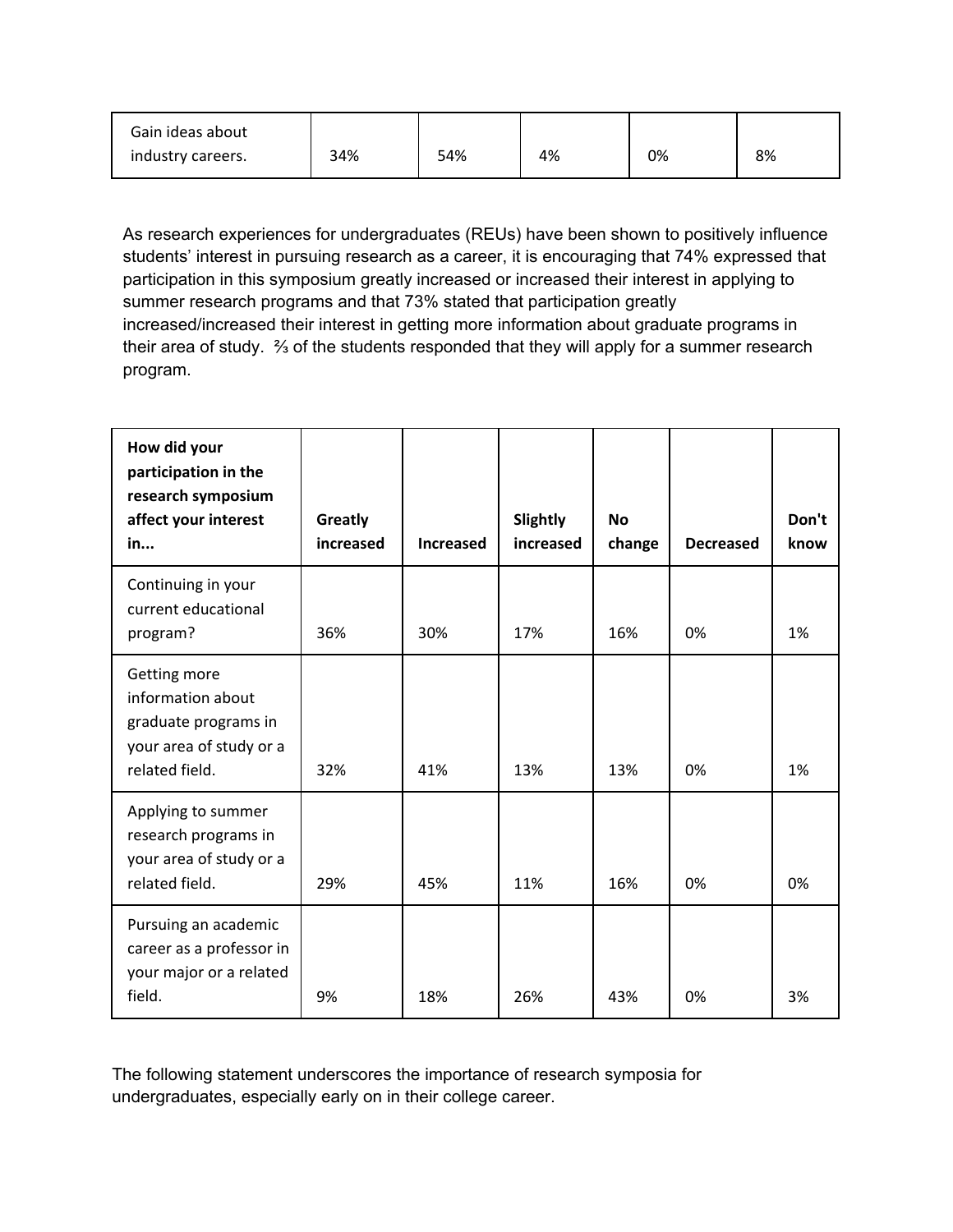*"I think it's super important to encourage underclassmen to keep looking for research and to be persistent, since it can be a discouraging process when most labs take only upperclassmen."*

| Do you plan on applying<br>to a summer research<br>program in 2011? | <b>Number</b> | Percent |
|---------------------------------------------------------------------|---------------|---------|
| Yes                                                                 | 51            | 67%     |
| No                                                                  | 9             | 12%     |
| Don't know yet                                                      | 16            | 21%     |

Networking is a key component of building a supportive community. 95% of students met faculty/researchers for the first time, and 45% of them met 3 or more. 93% met other students for the first time while 69% of them met 3 or more. The following statement reflects the importance of networking to students.

*"I think this is a great opportunity, especially for underclassmen, to be exposed to professors, industry researchers and graduate students. It was a perfect way to network even with upperclassmen. I definitely think events like this should continue and I am glad I was able to take a part in this."* 

| Tell us about your networking<br>at the research symposium.<br>How many | $1$ to $2$ | $3$ to 4 | 5 or more | None that<br>I know of |
|-------------------------------------------------------------------------|------------|----------|-----------|------------------------|
| Faculty or researchers did you<br>meet for the first time?              | 50%        | 38%      | 7%        | 5%                     |
| Students did you meet for the<br>first time?                            | 25%        | 36%      | 33%       | 7%                     |

Networking is usually not taught in a formal manner, but learned through social norms. Because many students from traditionally underrepresented groups may be the first in their family to attend graduate school in a STEM field, networking skills is a crucial part of the discussion for URM students as they navigate through the graduate school. The following student statement sums this up well: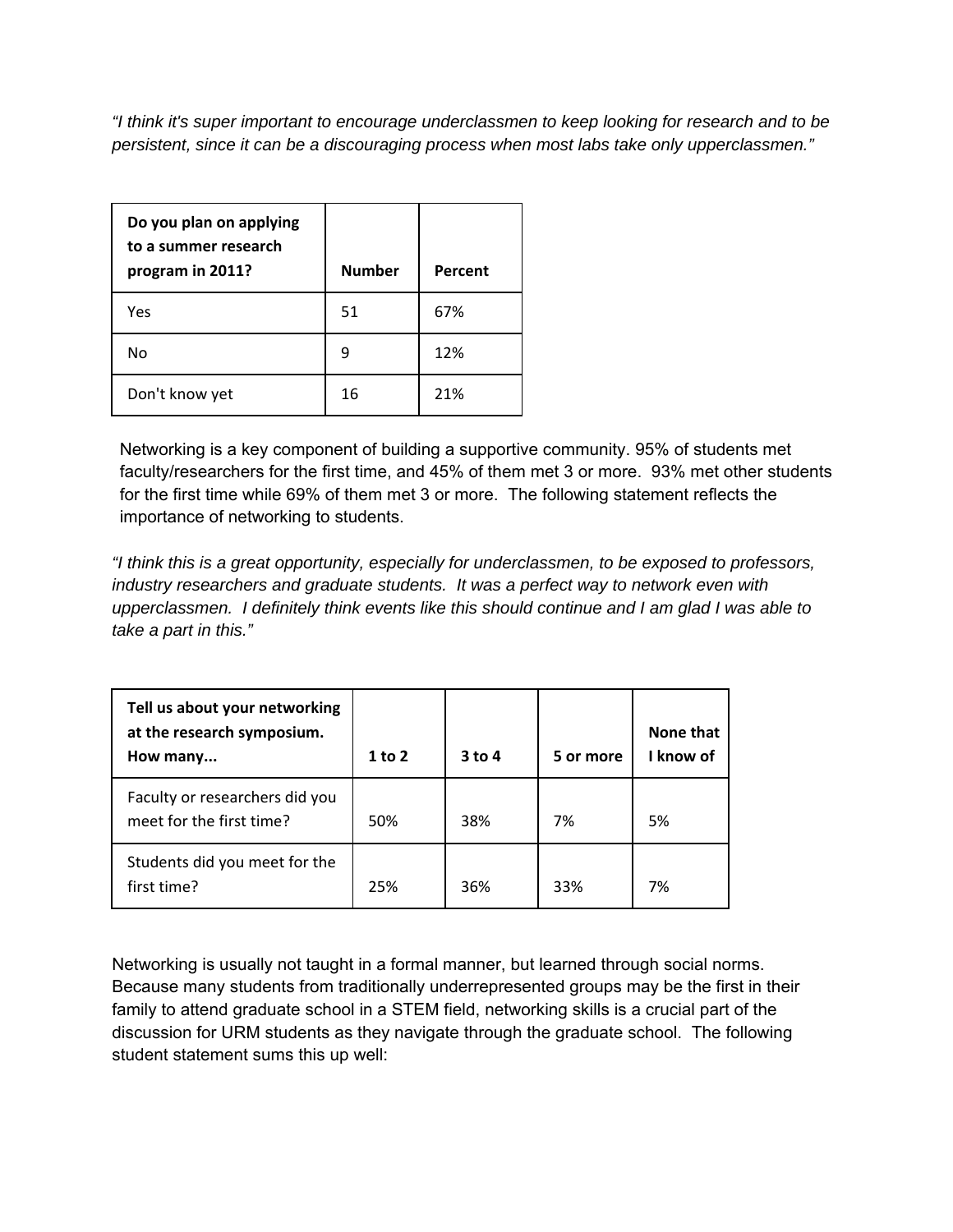*"Dr. Tapia's presentation opened my eyes to the challenges that underrepresented populations still face in the STEM field. It made me appreciate programs like ELA and AGEP even more. Furthermore, it made me aware that in order to succeed in graduate school and as an academic I need to prepare myself well and establish a strong network of faculty and graduate students that will support me in my endeavors."* 

### 5 Lessons Learned

Overall, we view the research symposium as a success. However, improvements can be made for future symposia. Student participants were asked in the survey, "If you were to organize or help organize a research symposium, what would you do differently?". Some of their suggestions along with reflection on my part are listed below:

#### **More Graduate Student Involvement:**

- Graduate students formally participated in the symposium as presenters during the hour long poster session. To help establish networking between graduate students and undergraduates, graduate students could be encouraged to attend alI meeting events.
- Recruiting graduate students was a challenge. We were quite happy that 16 graduates agreed to participate. Next time, recruitment efforts would begin much earlier, months before the symposia in order to be able to attain a more diverse representation of STEM fields.
- One of the undergraduate participants suggested creating a partnering system at the beginning of the symposia to introduce undergraduates to graduate students. There would be no commitment after the meeting, but an initial introduction and networking opportunity would be created in a more structured way throughout the day-long meeting.
- Graduate students could lead break out discussion groups after faculty research talks and/or lead sessions on specific questions about getting into graduate school, finding a good mentor, etc.

### **More Advising Sessions**

• Quite a few student participants suggested that a focus of the symposium not only be an informative: "What is faculty/industry research and why we love it", but also include the "How?". For example, offering mini sessions to improve one's resume, interview for a lab/internship, or find out HOW to join a research lab group.

### **Logistics:** (See agenda of meeting in appendix.)

- The Saturday meeting began at 9am and ended at 5pm. Since the college serveries do not open on the weekends until 9am, students suggested that we either begin a future meeting an hour later or serve breakfast.
- Many students suggested adding a mini-break in between the morning faculty research talks.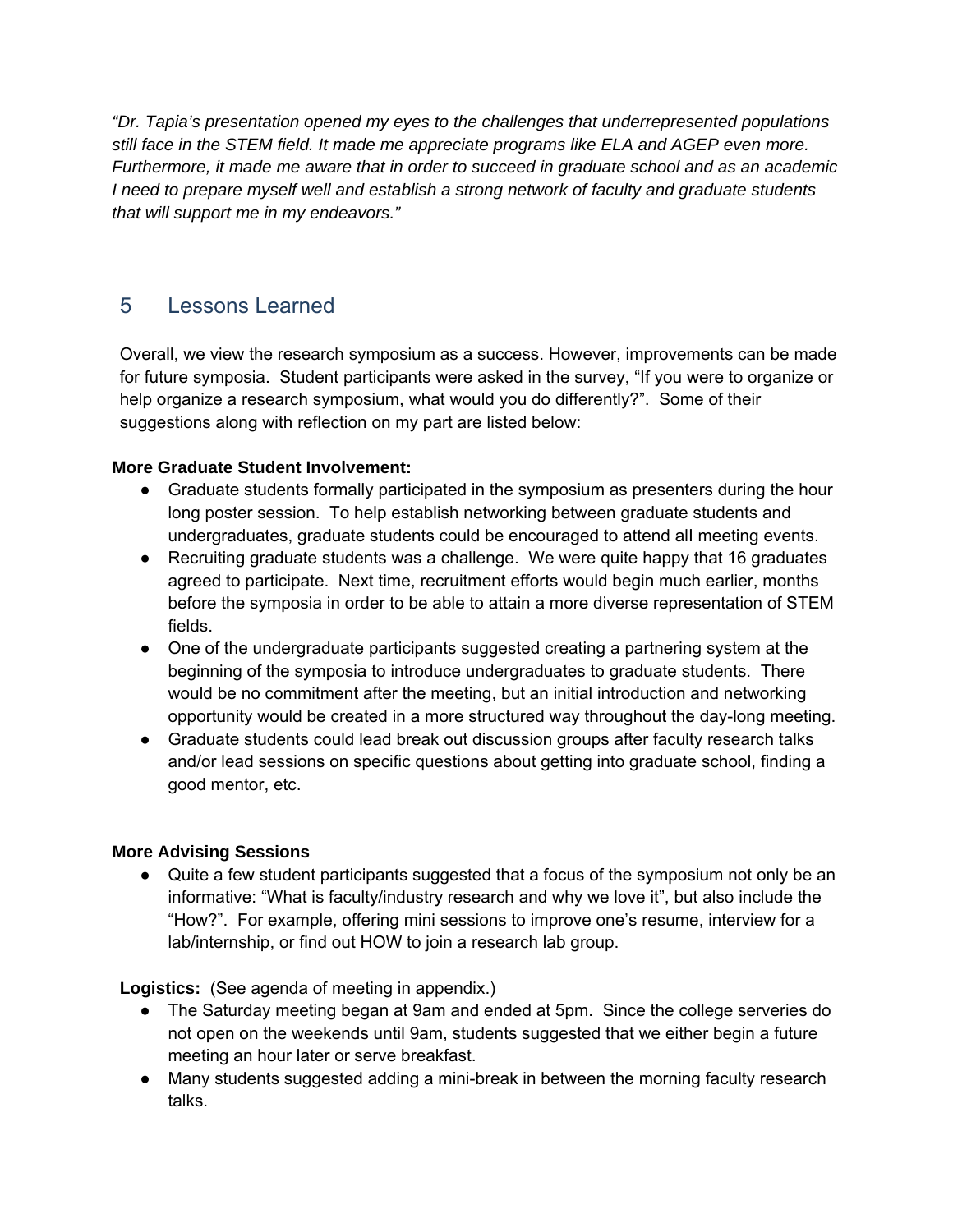• During lunch and dinner, graduate students and faculty/industry guests would be asked to distribute themselves among the undergraduate students to provide more opportunities for conversation in small groups.

### 6 Conclusion

The following student comment encapsulates the evaluation of the 2011 ELA Rice Undergraduate Research Symposium:

*"The ELA research symposium was a very beneficial event that should occur more often if possible. I understand the cost involved in such an event is high; however, this cost is well worth it."* 

As suggested in the comment above, we plan to offer such meetings in the future.

*"The research symposium was very engaging and helped me realize that Rice has a support system in place for minorities in the sciences. I had never heard of ELA before this event, so I hope that ELA will continue to hold more events such as the symposium to further inform minorities in the sciences about the opportunities they have before them and the adversities they must face."* 

We believe that for Rice undergraduates, especially those from underrepresented minority groups, it is critical to offer motivation and support as they embark on the challenging road towards a STEM doctorate and a leadership position beyond.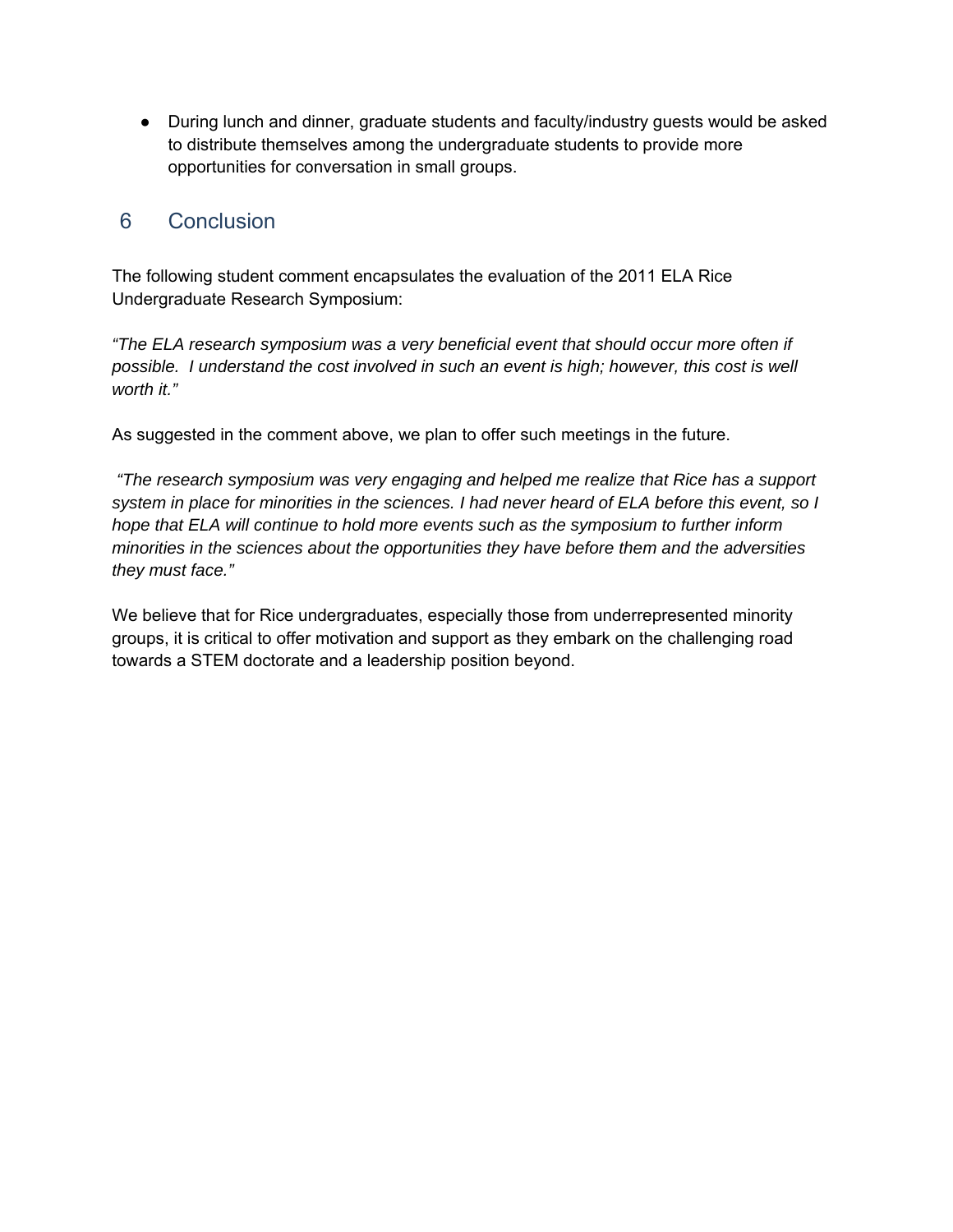# 7 Appendix

The agenda of the symposium was as follows:

| Time               | Rice Undergraduate Research Seminar                                                                       | Location                                | <b>Speakers</b>                                                                                                     |
|--------------------|-----------------------------------------------------------------------------------------------------------|-----------------------------------------|---------------------------------------------------------------------------------------------------------------------|
| $8:30-9$<br>A.M.   | Sign in                                                                                                   | <b>Martel Hall</b>                      |                                                                                                                     |
| $9 - 9:05$<br>A.M. | Welcome and Introductions                                                                                 | McMurtry<br>Auditorium                  | Dr. Richard Tapia                                                                                                   |
| 9:05<br>A.M.       | Doing Scientific Research - What it is,<br>Why I Love it, How it Fits into my role as<br>a Faculty member | McMurtry<br>Auditorium                  | Dr. Jane Grande-Allen                                                                                               |
| 9:50<br>A.M.       | Doing Scientific Research - What it is,<br>Why I Love it, How it Fits into my role as<br>a Faculty member | McMurtry<br>Auditorium                  | Dr. Randy Hulet                                                                                                     |
| 10:35<br>A.M.      | <b>Break</b>                                                                                              | <b>Martel Hall</b>                      |                                                                                                                     |
| 11:00<br>A.M.      | <b>Poster Session</b>                                                                                     | <b>Martel Hall</b>                      | Rice graduate<br>students*                                                                                          |
| 12:00<br>P.M.      | Lunch                                                                                                     | <b>Martel Hall</b><br>and<br>classrooms |                                                                                                                     |
| 1:00<br>P.M.       | Doing Scientific Research in Industry<br>(panel)                                                          | McMurtry<br>Auditorium                  | Dr. Amanda Mosola,<br>Exxon-Mobil; Dr.<br>Ricardo Vargas, Shell;<br>Dr. John Rodriguez,<br><b>Texas Instruments</b> |
| 2:00<br>P.M.       | The Research Group Process: Team<br>members' roles, Interdisciplinary nature<br>of research               | McMurtry<br>Auditorium                  | Dr. Enrique Barrera                                                                                                 |
| 2:45<br>P.M.       | <b>Break</b>                                                                                              | <b>Martel Hall</b>                      |                                                                                                                     |
| 3:15<br>P.M.       | <b>Educating Texas's Future Innovators</b>                                                                | McMurtry<br>Auditorium                  | Dr. Richard Tapia                                                                                                   |